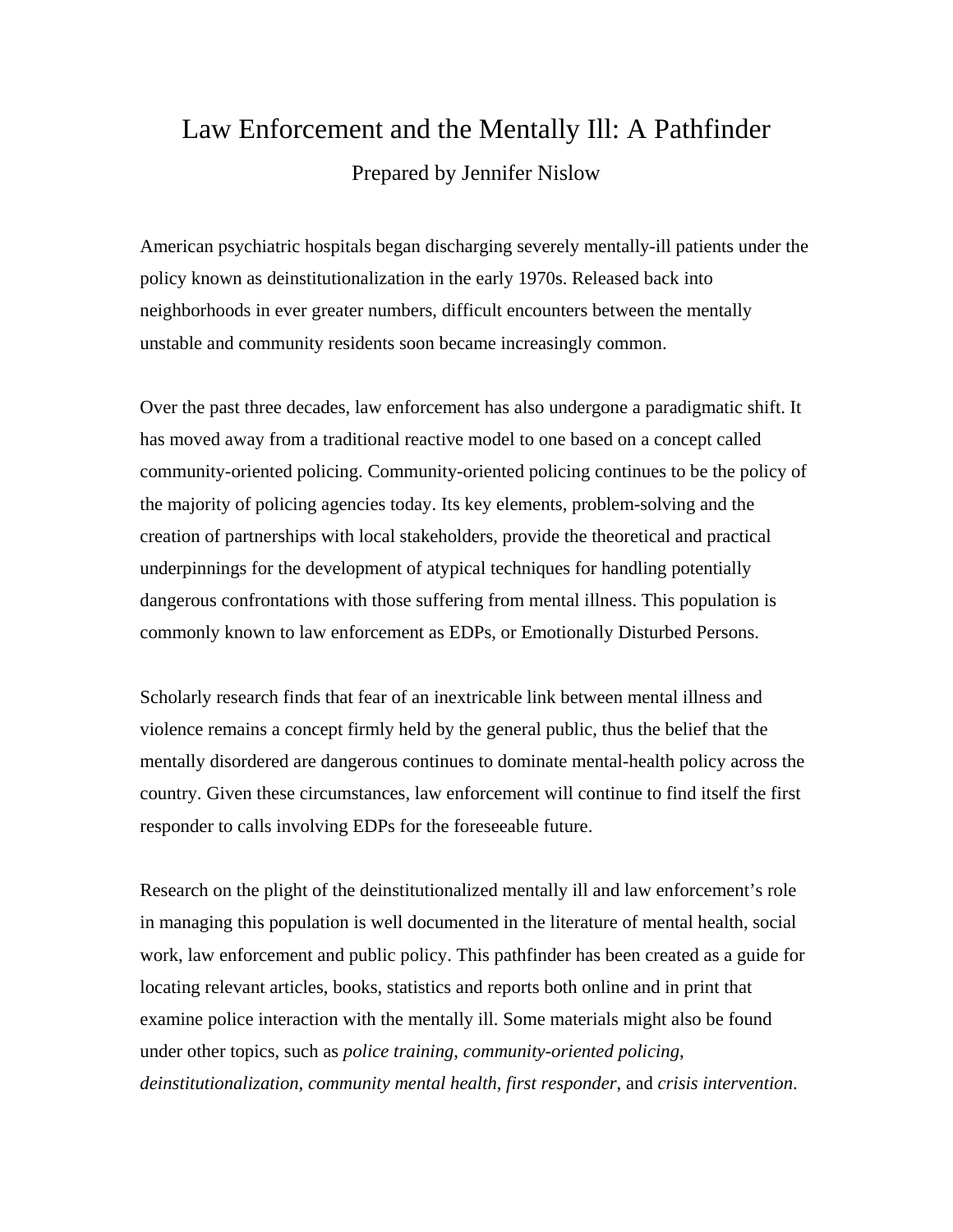A search strategy that uses these descriptors as keywords or in combination as phrases linked by **AND** or **OR** will yield successful results.

#### **Encyclopedias**

The following are encyclopedias where you may find information on the broad topics of community policing, deinstitutionalization and mental illness.

Levinson, D. (Ed.). (2004). *Encyclopedia of Homelessness.* Thousand Oaks, CA: Sage Publications. http://www.sage-ereference.com

Sullivan, L. (Ed.). (2005). *Encyclopedia of Law Enforcement*. (Vols. 1-3). Thousand Oaks, CA: Sage Publications. **HV7921 .E53 2005** http://sage-ereference.com/lawenforcement/

Thackery, E., Harris, M. (Eds.). (2003). *Gale Encyclopedia of Mental Disorders* (Vols. 1- 2). Detroit [MI]: Thompson Gale. **RC437 G35 2003**

#### **Recent Books**

A keyword search is the most productive search strategy for finding books on the police and the mentally ill in the CUNY+ catalog. Try keywords such as *police*, *law enforcement* and *crisis intervention* combined with *mental illness*, *mental disorders*, *mental disabilities* and *mental health* using **AND** or **OR**. Clicking on the book's record will provide subject headings which you might use to find other related materials.

Castellano-Hoyt, D. (2003). *Enhancing police response to persons in mental health crisis: Providing strategies, communication techniques, and crisis intervention preparation in overcoming institutional challenges.* Springfield, IL: Charles C. Thomas. **HV8079.3 .C37 2003**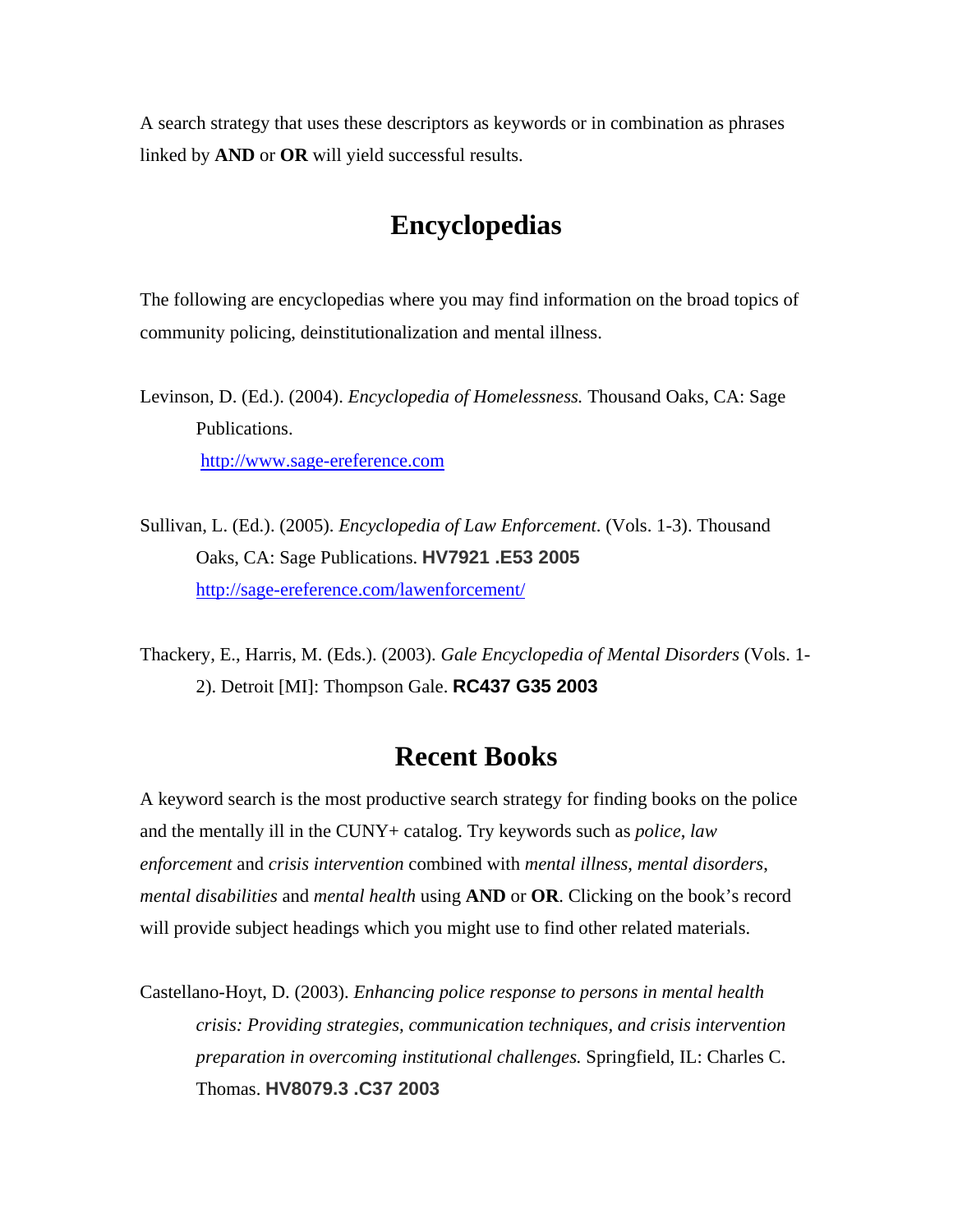- Fisher, W.H. (Ed.). (2003) *Community-based interventions for criminal offenders with severe mental illness*. **RA790.6 .C575**
- Hartwell, S. W. (Ed.). (2005). *The organizational response to persons with mental illness involved with the criminal justice system*. Amsterdam; Oxford: Elsevier JAI. **HN5 .R4 v.12**
- Jurkinen, T.J., Hoover, L.T., Sergevnin, V. (2007). *Improving police response to persons with mental illness: A progressive approach*. Springfield, IL: Charles C. Thomas. **HV7923. I56**
- Landesberg, G. (2002). *Serving mentally ill offenders: challenges and opportunities for mental health professionals*. New York: Springer Pub. **RC 451.4 .P68 S46**
- Rodgers, B.A. (2006). *Psychological aspects of police work: an officer's guide to street psychology*. Springfield, IL: Charles C. Thomas. **HV8079.3 .R63**

## **Recent Journal Articles**

The following electronic databases will provide you with an abundant number of scholarly and non-scholarly articles from the fields of psychology and criminal justice on mental illness and law enforcement:

- **Criminal Justice Abstracts**
- **Criminal Justice Periodical Index**
- **PsycARTICLES**
- **PsycINFO**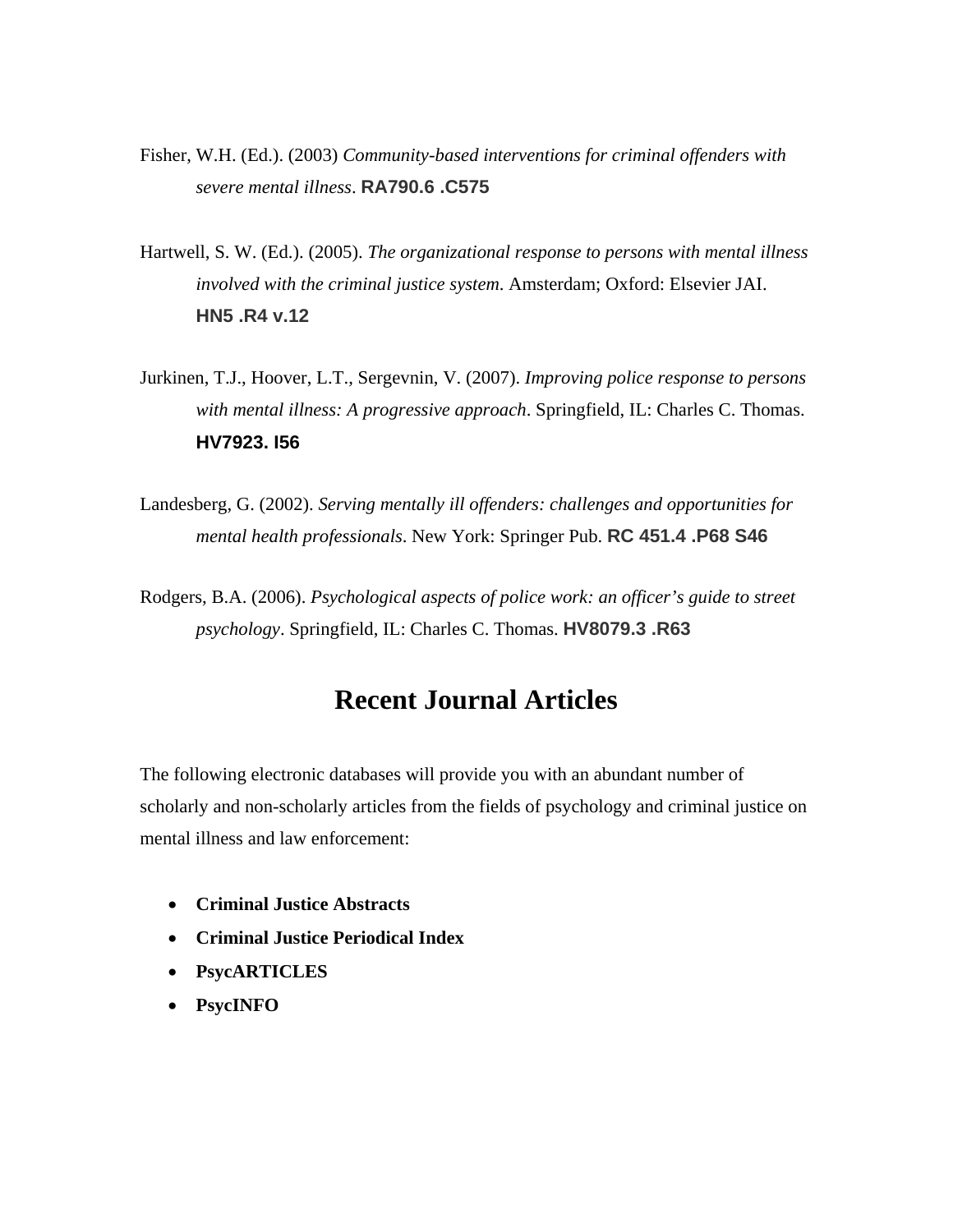As with books, the best search strategy for these databases is one that uses keywords or phrases. Try using some of these terms in the table below and linking them with

#### **AND** or **OR**.

| mentally ill or mentally ill offenders | mental health services |
|----------------------------------------|------------------------|
| mental disorders                       | legal processes        |
| police personnel                       | crime                  |
| psychopathology                        | intervention           |

 Below is a bibliography of scholarly and non-scholarly journal articles from 1999 to 2008 retrieved from the Criminal Justice Periodical Index, PsycINFO, and PsycARTICLES. These databases are available through the Sealy Library home page.

Arey, J., Wilder, A. (2002, April). The New Orleans crisis team. *Law & Order, 50*(4), 66-

71. Retrieved March 26, 2008, from Criminal Justice Periodicals database.

Bellah, J. (2002, April). Recognizing mental illness. *Law & Order, 50*(4), 48-51.

Retrieved March 26, 2008, from Criminal Justice Periodicals database.

- Dufresne, J. (2003, August). Communication is the key to crisis de-escalation. *Law & Order, 51*(8), 72-75. Retrieved March 26, 2008, from Criminal Justice Periodicals database.
- Fuller, J. (2000, November). Cultural diversity?: Don't forget the disabled! *Law & Order, 48*(11), 84-85. Retrieved March 26, 2008, from Criminal Justice Periodicals database.
- Kasanof, A. (2002, April). NYPD emergency psychological technician course. *Law & Order, 50*(4), 110.
- Klein, M. (2002, February). Law enforcement's response to people with mental illness. *FBI Law Enforcement Bulletin, 71*(2), 11-14. Retrieved March 26,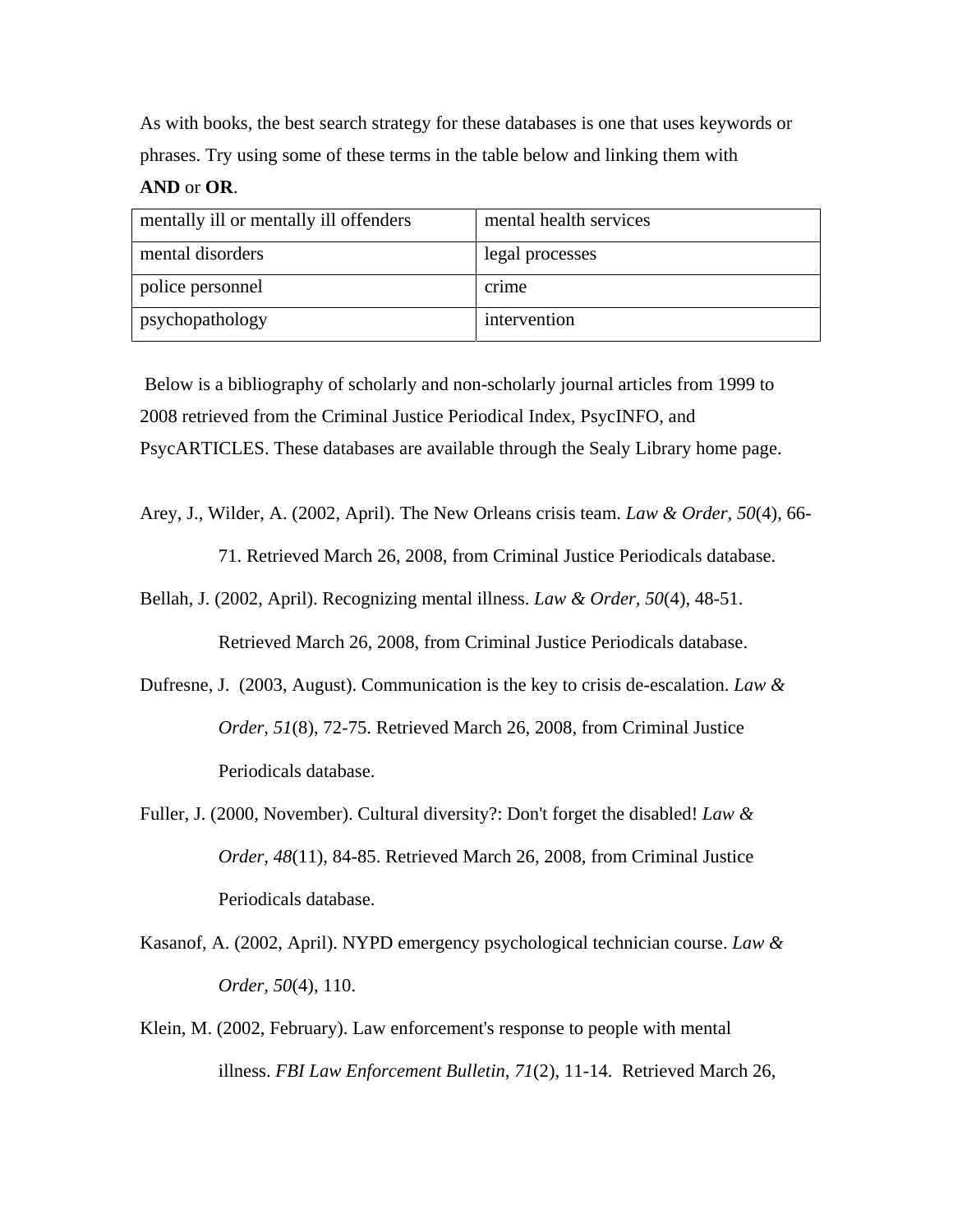2008, from Criminal Justice Periodicals database.

- Link, B.G., Phelan, J.C., Bresnahan, M., Stueve, A. & Pescosolido, B.A. (1999). Public conceptions of mental illness: Labels, causes, dangerousness, and social distance. *American Journal of Public Health*, 89(9), 328-1333. Retrieved February 17, 2008 from PsychINFO database.
- Marley, J.A., Buila, S. (1999). When violence happens to people with mental illness: Disclosing victimization. *American Journal of Orthopsychiatry*, 69, 398-402. Retrieved February 18, 2008 from PsychINFO database.
- Miami-Dade uses advanced training for responding to mentally ill persons. (2006, September). *Crime Control Digest, 40*(35), 1-2. Retrieved March 26, 2008, from Criminal Justice Periodicals database.
- Peck Jr., L.W. (2003, January). Law enforcement interactions with persons with mental illness. *TELEMASP Bulletin, 10*(1), 1-11. Retrieved March 26, 2008, from Criminal Justice Periodicals database.
- Perez, A., Liefman, S. & Estrada, A. (2003). Reversing the criminalization of mental illness. *Crime & Delinquency*, 49(1), 62-78. Retrieved February 16, 2008 from Criminal Justice Periodicals database.
- Perrou, B., Pyers, L., Aveni, T. (2004, October). Successful approaches with edps. *Law & Order, 52*(10), 126,128-130,132-133. Retrieved March 26, 2008, from Criminal Justice Periodicals database.
- Psarra, V., Sestrini, Z., Petsas, D., Gerontas, A., Garnetas, C., et al. (2008). Greek police officers' attitudes towards the mentally ill. *International Journal of Law &*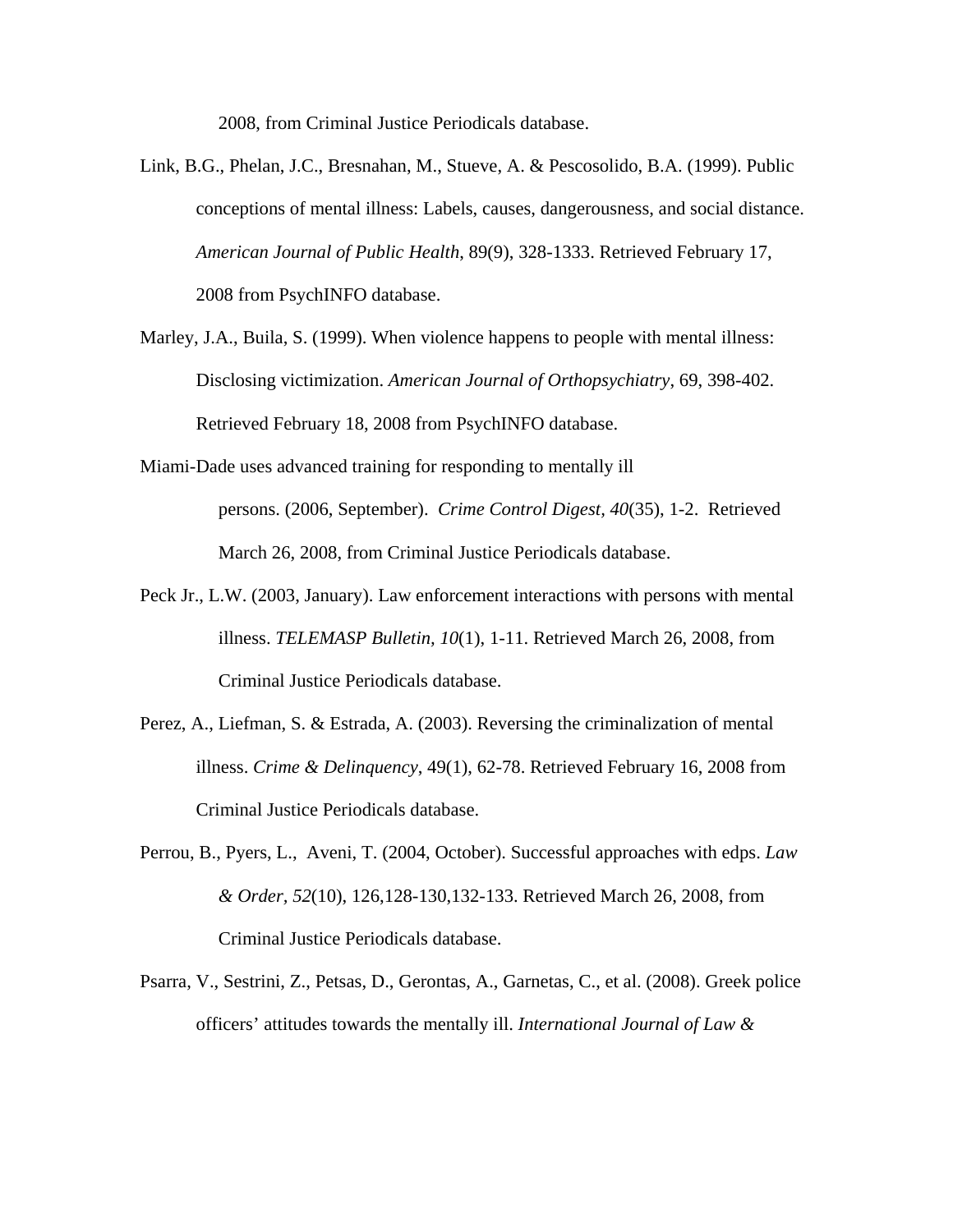*Psychiatry, 31*(1), 77-85. Retrieved February 23, 2008 from PsychARTICLES database.

- Reuland, M., Margolis, G. J. (2003, November). Police approaches that improve the response to people with mental illnesses: A focus on the victims. *The Police Chief, 70*(11), 35-39. Retrieved March 26, 2008, from Criminal Justice Periodicals database.
- Ruecker, R.C. (2008, January). Law Enforcement Response to the Mentally Ill. *The Police Chief, 75*(1), 6. Retrieved March 26, 2008, from Criminal Justice Periodicals database.
- Sanow, E. (2006, December). Crisis intervention team. *Law & Order, 54*(12), 26-28,31- 32,34-35. Retrieved March 26, 2008, from Criminal Justice Periodicals database.
- Sanow, E. (2006, December). New liability with mentally ill. *Law & Order, 54*(12), 6. Retrieved March 26, 2008 from Criminal Justice Periodicals database.
- Scuro Jr., J.E. (2001, October). Predicting future dangerous activity. *Law & Order, 49*(10), 22-24. Retrieved March 26, 2008, from Criminal Justice Periodicals database.
- Seattle police mental illness. (2001, October). *Law & Order, 49*(10), 6-8. Retrieved March 26, 2008, from Criminal Justice Periodicals database.
- U.S. Department of Justice. (2000, July). *Memphis, Tennessee, police department's crisis intervention team*. Retrieved March 28, 2008, from Criminal Justice Periodical database.

Van Blaricom, D.P. (2000, March). Handling the mentally ill: There are no shortcuts for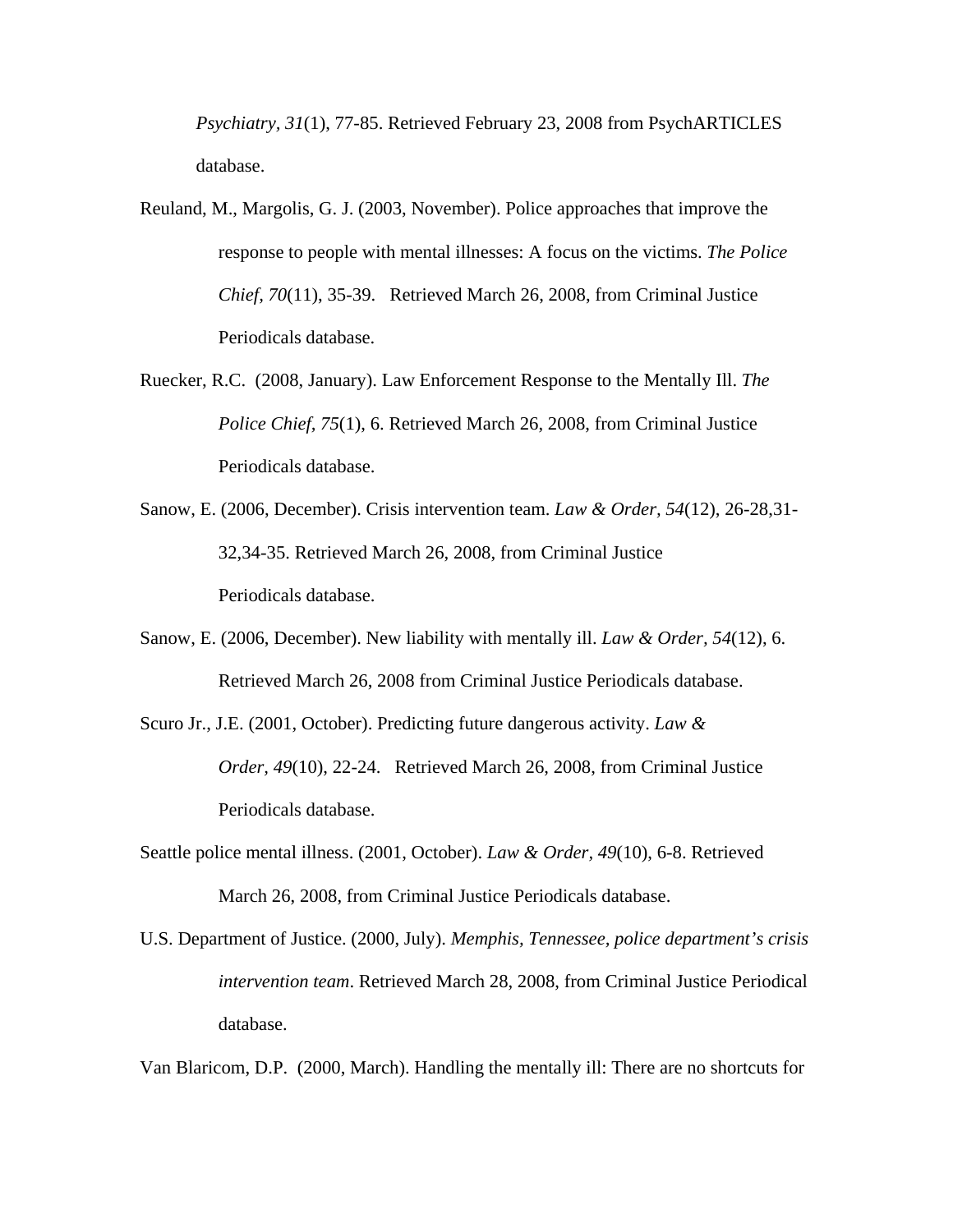officers. *Police, 24*(3), 32-34. Retrieved March 26, 2008, from Criminal Justice Periodicals database.

- White, M.D., Ready, J. (2007). The Taser as a less lethal force alternative. *Police Quarterly*,10, 170-191. Retrieved February 25, 2008 from Criminal Justice Periodicals database.
- Weiss, J., Dresser, M. (2000, June). Reaching out to the mentally ill. *Law & Order, 48*(6), 133-136. Retrieved March 26, 2008, from Criminal Justice Periodicals database.

#### **Dissertations and Theses**

Another electronic source you may want to utilize is the **Proquest Dissertation & Theses** database. This database contains an enormous number of works on this subject, including those on the history of caring for the mentally ill in the United States, the politics behind deinstitutionalization, the efficacy of community policing in general and its relevance to the issue of the mentally disordered in particular. Below are selected dissertations and theses that may provide you with additional background information and place into context milestone events in the evolution of public policy. To find documents in this database, search by using keywords and phrases including *mental health*, *mental illness*, *law enforcement*, *community policing, nonlethal weapon, taser* and *deinstitutionalization*.

- Arceri, T. (1997). A study of 40 years of news coverage of community mental health policies. Ph.D. dissertation, The Yeshiva University, United States—New York. Retrieved February 8, 2008, from ProQuest Digital Dissertations database. (Publication No. AAT 9809601).
- Billet, P.D. (2007). *America's transition to community-oriented policing*. Retrieved from Proquest Dissertation & Theses. (Publication No. AAT 1448191).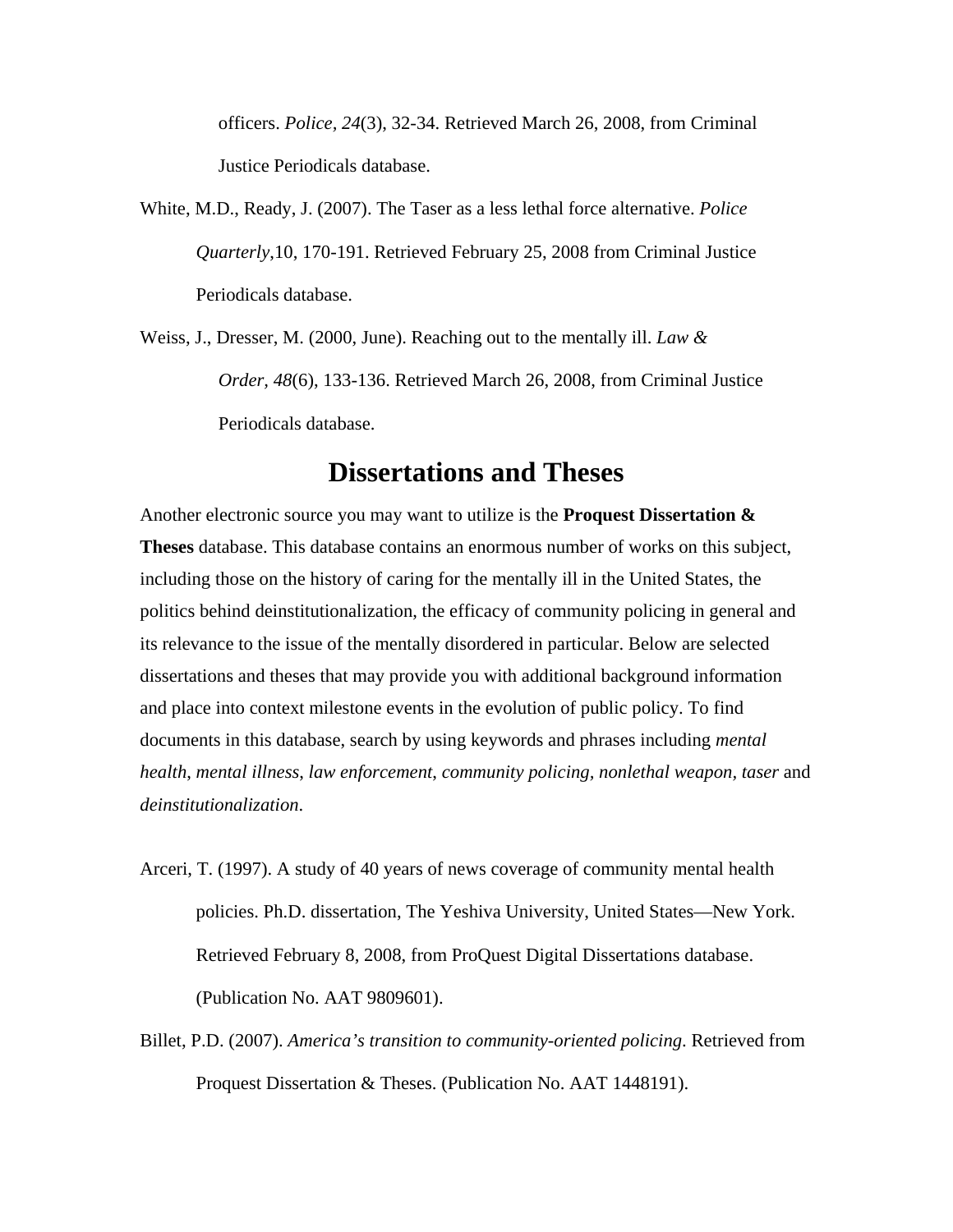- Burris, D.V. (2004). *Why the policies of deinstitutionalization failed*. Retrieved from Proquest Dissertation & Theses. (Publication No. AAT 1418951).
- Cseh, A. (2006). Mental health and the labor market. Ph.D. dissertation, The University of Kentucky, United States—Kentucky. Retrieved February 9, 2008, from Proquest Digital Dissertations database. (Publication No. AAT 3259109).
- Hochbaum, C. H. (2002) Deinstitutionalization of the mentally ill in New York State: An examination of the strategy of co-optation. Ph.D. dissertation, The Yeshiva University, United States--New York. Retrieved February 8, 2008, from ProQuest Digital Dissertation database. (Publication No. AAT 3061110).
- Pitaneelaboot, T. (1997). The use of the internet by law enforcement personnel. Ph.D. dissertation, The Sam Houston State University, United States--Texas. Retrieved February 23, 2008, from Proquest Digital Dissertations database. (Publication No. AAT 9807585).
- Schoeberlein, R. W. (2006). Mental illness in Maryland: Public perception, discourse, and treatment, from the colonial period to 1964. Ph.D. dissertation, The University of Maryland, United States--Maryland. Retrieved February 7, 2008, from ProQuest Digital Dissertations database. (Publication No. AAT 3212604).
- Silver, E. (1999). Violence and mental illness from a social disorganization perspective: An analysis of individual and community risk factors. Ph.D. dissertation, The State University of New York, United States--New York. Retrieved February 18, 2008, from ProQuest Digital Dissertations database. (Publication No. AAT 9933575).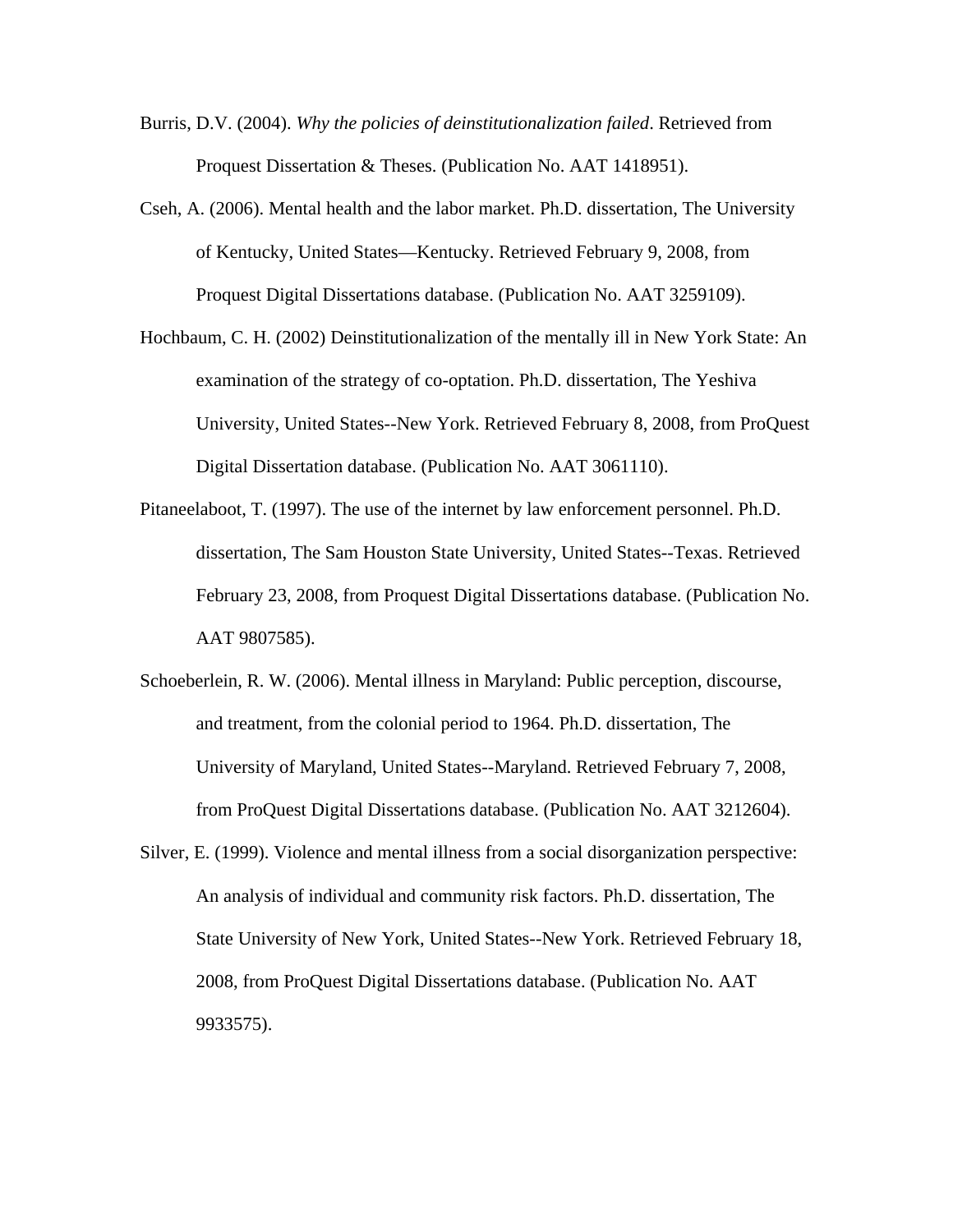Weiss, D. P. (2006). The evolution of community policing over twenty years: From theory to implementation and beyond. Ph.D. dissertation, The Claremont Graduate University, United States--California. Retrieved February 21, 2008, from Proquest Digital Dissertations database. (Publication No. ATT 3197907).

### **Online Reports and Resources**

Here is a list of articles, reports and websites from online journals, public health agencies and private organizations that will provide you with further information on mental illness and police response.

Department of Health and Human Services. (n.d.). *Mental health: A report of the surgeon general*. Retrieved February 8, 2008, from

http://www.surgeongeneral.gov/library/mentalhealth/home.html

MacArthur Foundation (2001, February). *The MacArthur violence risk assessment study*.

Retrieved February 18, 2008, from

http://www.macarthur.virginia.edu/violence.html

Mayo Clinic (2006, August 17). *Defining mental illness: An interview with a Mayo Clinic specialist*. Retrieved February 5, 2008, from

http://www.cnn.com/HEALTH/library/HQ/01079.html

Munetz, M.R., Fitzgerald, A., Woody, M. (2006). Police use of the Taser with people with mental illness in crisis, *Psychiatric Services*. Retrieved February 24, 2008, from http://www.psychservices.psychiatryonline.org/cgi/content/full/57/6/883